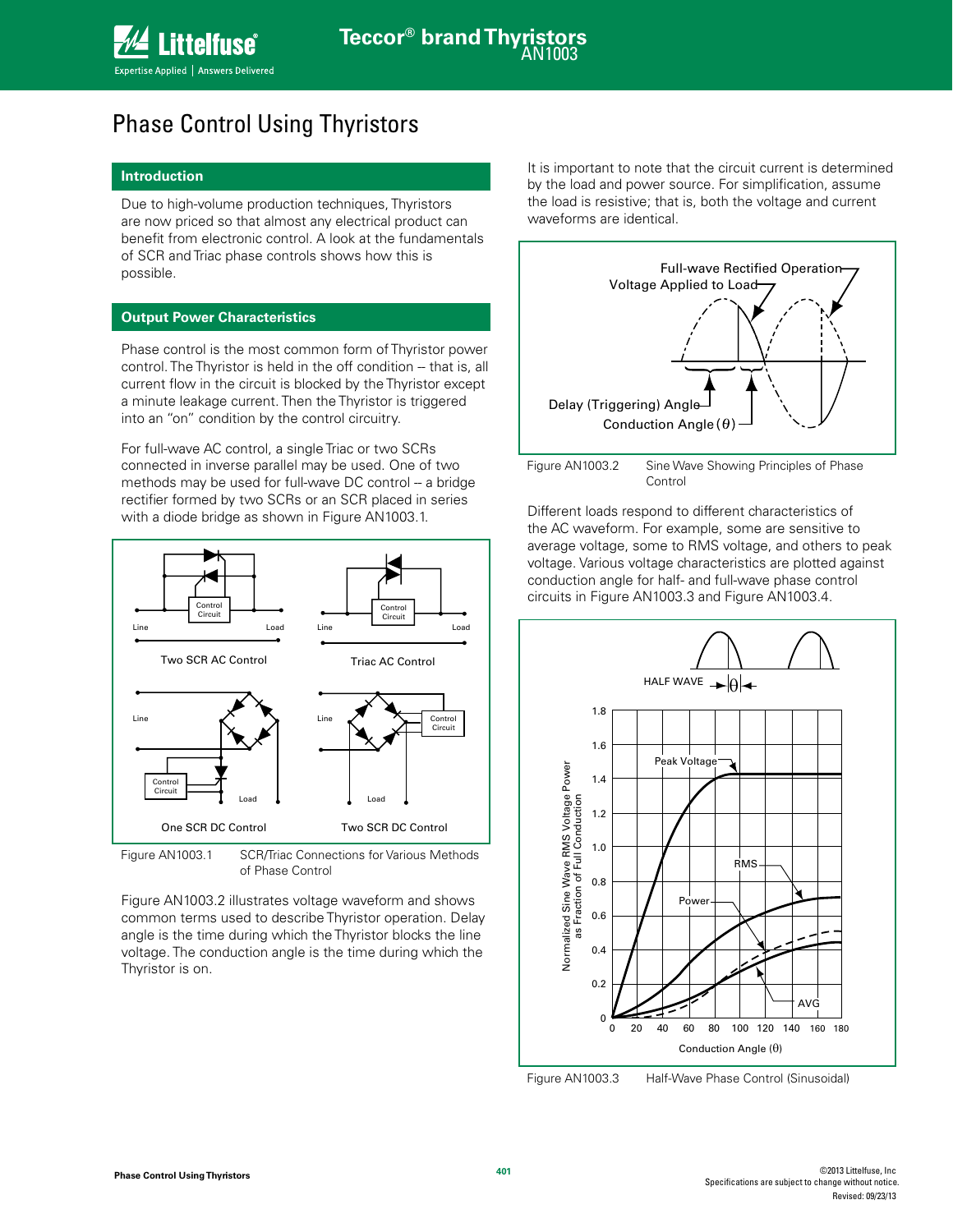

# **Teccor® brand Thyristors**

Expertise Applied | Answers Delivered



Figure AN1003.4 Symmetrical Full-Wave Phase Control (Sinusoidal)

wave conduction power.

Figure AN1003.3 and Figure AN1003.4 also show the relative power curve for constant impedance loads such as heaters. Because the relative impedance of incandescent lamps and motors change with applied voltage, they do not follow this curve precisely. To use the curves, find the full-wave rated power of the load, and then multiply by the ratio associated with the specific phase angle. Thus, a 180º conduction angle in a half-wave circuit provides 0.5 x full-

In a full-wave circuit, a conduction angle of 150º provides 97% full power while a conduction angle of 30º provides only 3% of full power control. Therefore, it is usually pointless to obtain conduction angles less than 30º or greater than 150º.

Figure AN1003.5 and Figure AN1003.6 give convenient direct output voltage readings for 115 V/230 V input voltage. These curves also apply to current in a resistive circuit.



Figure AN1003.5 Output Voltage of Half-wave Phase



Figure AN1003.6 Output Voltage of Full-wave Phase Control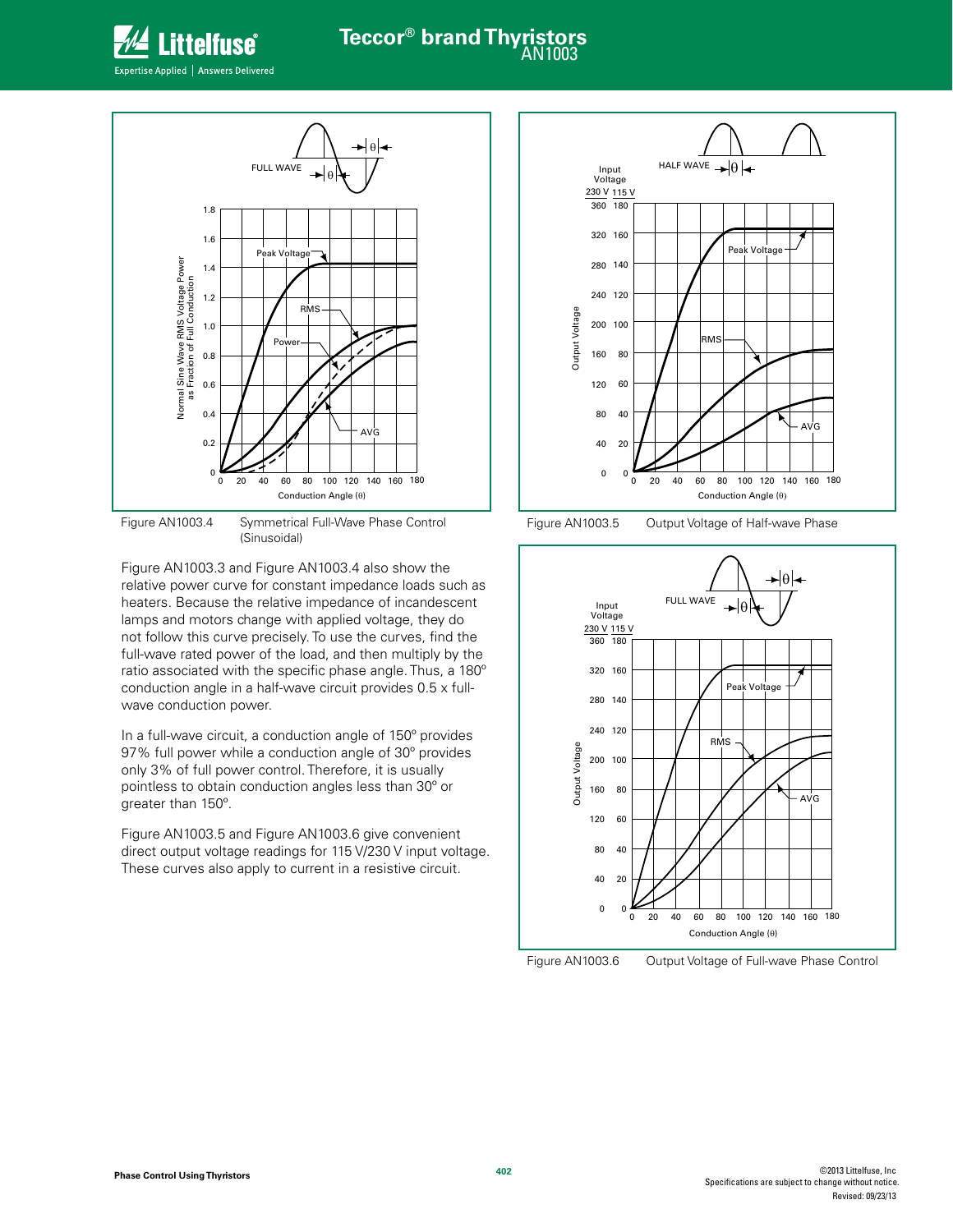

#### **Control Characteristics**

A relaxation oscillator is the simplest and most common control circuit for phase control. Figure AN1003.7 illustrates this circuit as it would be used with a Thyristor. Turn-on of the Thyristor occurs when the capacitor is charged through the resistor from a voltage or current source until the breakover voltage of the switching device is reached. Then, the switching device changes to its on state, and the capacitor is discharged through the Thyristor gate. Trigger devices used are neon bulbs, unijunction transistors, and three-, four-, or five-layer semiconductor trigger devices. Phase control of the output waveform is obtained by varying the RC time constant of the charging circuit so the trigger device breakdown occurs at different phase angles within the controlled half or full cycle.



Figure AN1003.7 Relaxation Oscillator Thyristor Trigger Circuit

Figure AN1003.8 shows the capacitor voltage-time characteristic if the relaxation oscillator is to be operated from a pure DC source.



Figure AN1003.8 Capacitor Charging from DC Source

Usually, the design starting point is the selection of a capacitance value which will reliably trigger the Thyristor when the capacitance is discharged. Trigger devices and Thyristor gate triggering characteristics play a part in the selection. All the device characteristics are not always completely specified in applications, so experimental determination is sometimes needed.

Upon final selection of the capacitor, the curve shown in Figure AN1003.8 can be used in determining the

charging resistance needed to obtain the desired control characteristics.

Many circuits begin each half-cycle with the capacitor voltage at or near zero. However, most circuits leave a relatively large residual voltage on the capacitor after discharge. Therefore, the charging resistor must be determined on the basis of additional charge necessary to raise the capacitor to trigger potential.

For example, assume that we want to trigger an S2010L SCR with a 32 V trigger DIAC. A 0.1 µF capacitor will supply the necessary SCR gate current with the trigger DIAC. Assume a 50 V dc power supply, 30º minimum conduction angle, and 150º maximum conduction angle with a 60 Hz input power source. At approximately 32 V, the DIAC triggers leaving 0.66  $V_{BO}$  of DIAC voltage on the capacitor. In order for DIAC to trigger, 22 V must be added to the capacitor potential, and 40 V additional (50-10) are available. The capacitor must be charged to 22/40 or 0.55 of the available charging voltage in the desired time. Looking at Figure AN1003.8, 0.55 of charging voltage represents 0.8 time constant. The 30º conduction angle required that the firing pulse be delayed 150º or 6.92 ms. (The period of 1/2 cycle at 60 Hz is 8.33 ms.) To obtain this time delay:

6.92 ms = 0.8 RC  
RC = 8.68 ms  
if C = 0.10 μF  
then, R = 
$$
\frac{8.68 \times 10^{-3}}{0.1 \times 10^{-6}} = 86,000 Ω
$$

To obtain the minimum R (150º conduction angle), the delay is 30º or

 $(30/180) \times 8.33 = 1.39$  ms  $1.39 \text{ ms} = 0.8 \text{ RC}$  $RC = 1.74$  ms

$$
R = \frac{1.74 \times 10^{-3}}{0.1 \times 10^{-6}} = 17,400 \ \Omega
$$

Using practical values, a 100 k potentiometer with up to 17 k minimum (residual) resistance should be used. Similar calculations using conduction angles between the maximum and minimum values will give control resistance versus power characteristic of this circuit.

### **Triac Phase Control**

The basic full-wave Triac phase control circuit shown in Figure AN1003.9 requires only four components. Adjustable resistor  $\mathsf{R}_{\mathsf{1}}$  and  $\mathsf{C}_{\mathsf{1}}$  are a single-element phaseshift network. When the voltage across  $\mathsf{C}_\text{\tiny{1}}$  reaches breakover voltage ( $\mathsf{V}_{\mathsf{BO}}$ ) of the DIAC, C<sub>1</sub> is partially discharged by the DIAC into the Triac gate. The Triac is then triggered into the conduction mode for the remainder of that half-cycle. In this circuit, triggering is in Quadrants I and III. The unique simplicity of this circuit makes it suitable for applications with small control range.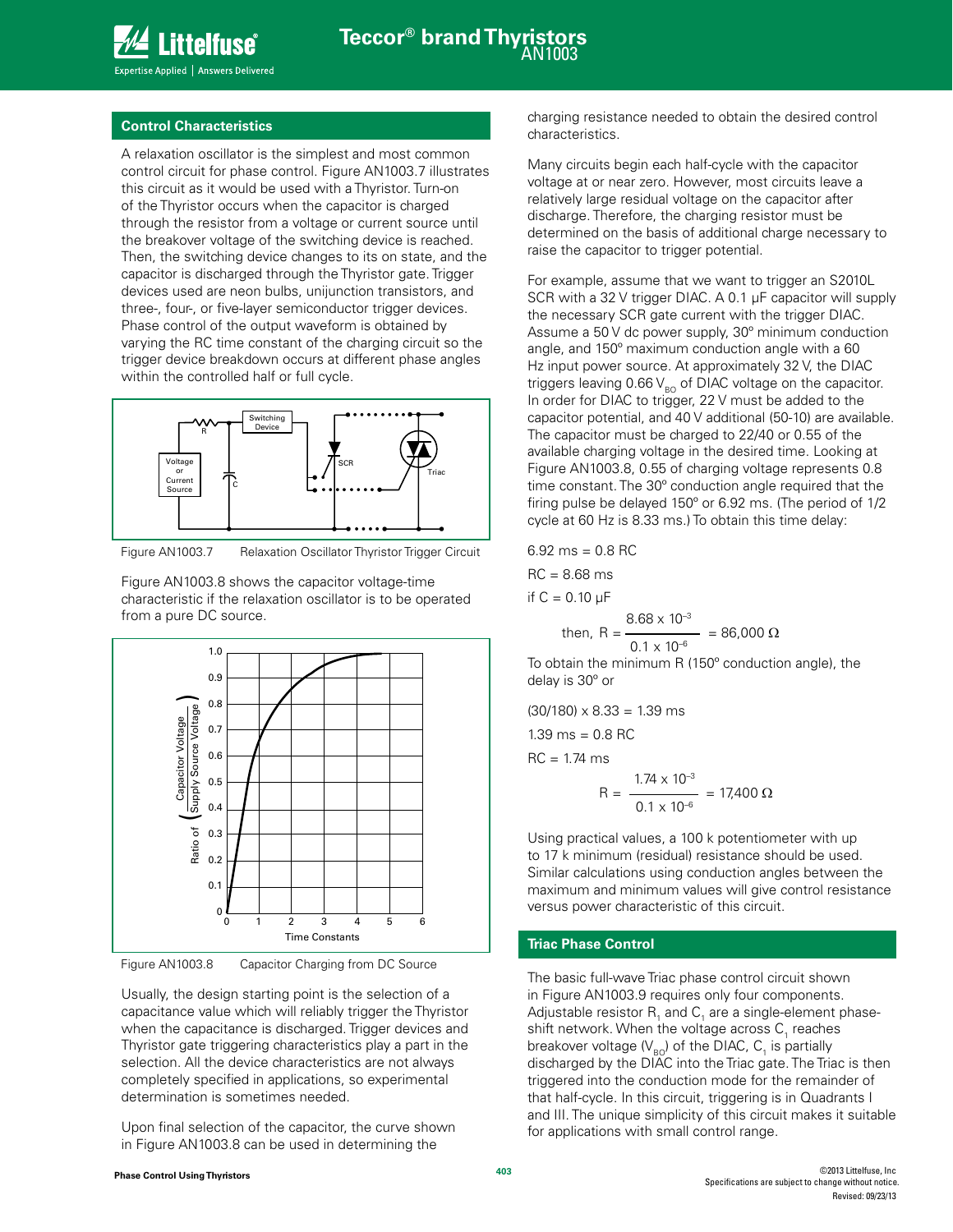



Figure AN1003.9 Basic DIAC-Quadrac Phase Control

The hysteresis (snap back) effect is somewhat similar to the action of a kerosene lantern. That is, when the control knob is first rotated from the off condition, the lamp can be lit only at some intermediate level of brightness, similar to turning up the wick to light the lantern. Brightness can then be turned down until it finally reaches the extinguishing point. If this occurs, the lamp can only be relit by turning up the control knob again to the intermediate level. Figure AN1003.10 illustrates the hysteresis effect in capacitor-DIAC triggering. As  $R_1$  is brought down from its maximum resistance, the voltage across the capacitor increases until the DIAC first fires at point A, at the end of a halfcycle (conduction angle θi). After the gate pulse, however, the capacitor voltage drops suddenly to about half the triggering voltage, giving the capacitor a different initial condition. The capacitor charges to the DIAC, triggering voltage at point B in the next half-cycle and giving a steadystate conduction angle shown as  $\theta$  for the Triac.



Figure AN1003.10 Relationship of AC Line Voltage and Triggering Voltage

In the Figure AN1003.11 illustration, the addition of a second RC phase-shift network extends the range on control and reduces the hysteresis effect to a negligible region. This circuit will control from 5% to 95% of full load power, but is subject to supply voltage variations. When R<sub>1</sub> is large,  $\mathsf{C}_\mathsf{1}$  is charged primarily through  $\mathsf{R}^\mathsf{2}_\mathsf{3}$  from the phaseshifted voltage appearing across  $\mathsf{C}_2^{}$ . This action provides additional range of phase-shift across  $\mathsf{C}_\text{\tiny{1}}$  and enables  $\mathsf{C}_\text{\tiny{2}}$ to partially recharge  $\mathsf{C}_1$  after the DIAC has triggered, thus reducing hysteresis.  $\mathsf{R}_{\mathsf{3}}$  should be adjusted so that the circuit just drops out of conduction when  $\mathsf{R}_{\scriptscriptstyle{1}}$  is brought to maximum resistance.



Figure AN1003.11 Extended Range Full-wave Phase Control

By using one of the circuits shown in Figure AN1003.12, the hysteresis effect can be eliminated entirely. The circuit (a) resets the timing capacitor to the same level after each positive half-cycle, providing a uniform initial condition for the timing capacitor. This circuit is useful only for resistive loads since the firing angle is not symmetrical throughout the range. If symmetrical firing is required, use the circuit (b) shown in Figure AN1003.12.



Figure AN1003.12 Wide-range Hysteresis Free Phase Control

For more complex control functions, particularly closed loop controls, the unijunction transistor may be used for the triggering device in a ramp and pedestal type of firing circuit as shown in Figure AN1003.13.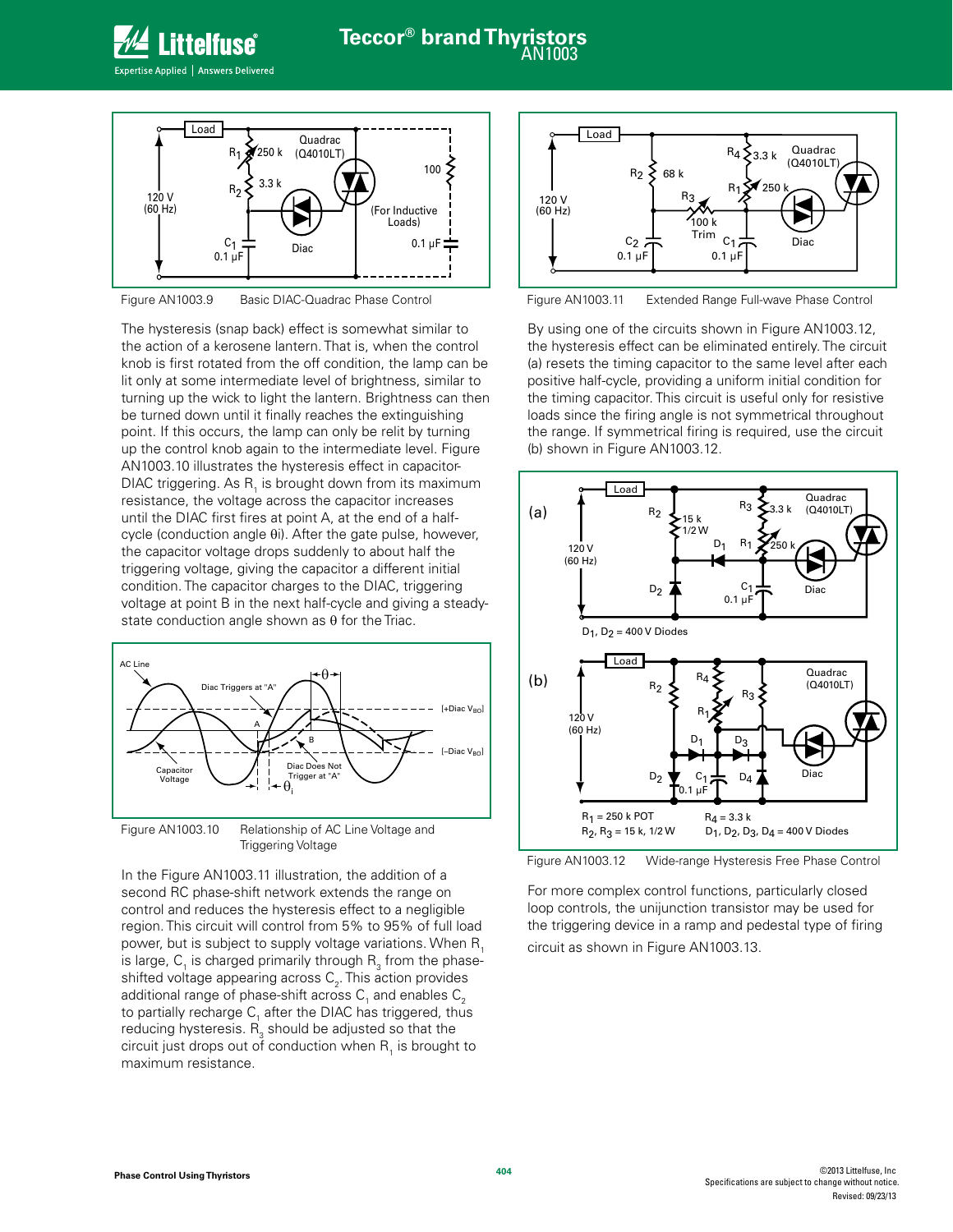

## **Teccor® brand Thyristors**





Figure AN1003.13 Precision Proportional Temperature Control

Several speed control and light dimming (phase) control circuits have been presented that give details for a complete 120 V application circuit but none for 240 V. Figure AN1003.14 and Figure AN1003.15 show some standard phase control circuits for 240 V, 60 Hz/50 Hz operation along with 120 V values for comparison. Even though there is very little difference, there are a few key things that must be remembered. First, capacitors and Triacs connected across the 240 V line must be rated at 400 V. Secondly, the potentiometer (variable resistor) value must change considerably to obtain the proper timing or triggering for 180º in each half-cycle.

Figure AN1003.14 shows a simple single-time-constant light dimmer (phase control) circuit, giving values for both 120 V and 240 V operation.



The circuit shown in Figure AN1003.15 is a doubletime-constant circuit which has improved performance compared to the circuit shown in Figure AN1003.14. This circuit uses an additional RC network to extend the phase angle so that the Triac can be triggered at small conduction angles. The additional RC network also minimizes any hysteresis effect explained and illustrated in Figure AN1003.10 and Figure AN1003.11.



Incandescent Light Dimming, Heat Control, and Motor Speed Control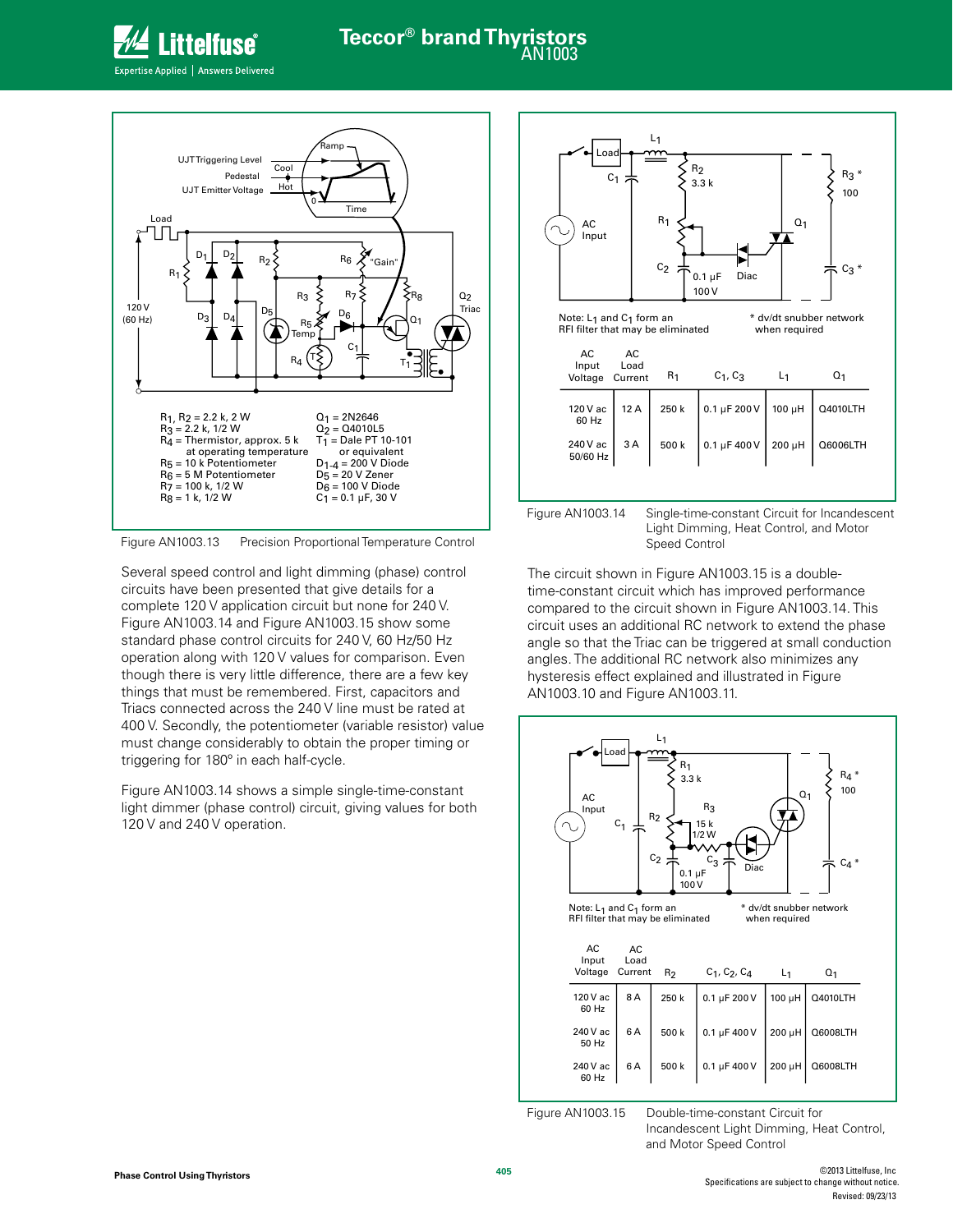

### **Permanent Magnet Motor Control**

Figure AN1003.16 illustrates a circuit for phase controlling a permanent magnet (PM) motor. Since PM motors are also generators, they have characteristics that make them difficult for a standard Triac to commutate properly. Control of a PM motor is easily accomplished by using an alternistor Triac with enhanced commutating characteristics.



Figure AN1003.16 Circuit for Phase Controlling a Permanent Magnet Motor

PM motors normally require full-wave DC rectification. Therefore, the alternistor Triac controller should be connected in series with the AC input side of the rectifier bridge. The possible alternative of putting an SCR controller in series with the motor on the DC side of the rectifier bridge can be a challenge when it comes to timing and delayed turn-on near the end of the half cycle. The alternistor Triac controller shown in Figure AN1003.16 offers a wide range control so that the alternistror Triac can be triggered at a small conduction angle or low motor speed; the rectifiers and alternistors should have similar voltage ratings, with all based on line voltage and actual motor load requirements.

### **SCR Phase Control**

Figure AN1003.17 shows a very simple variable resistance half-wave circuit. It provides phase retard from essentially zero (SCR full on) to 90 electrical degrees of the anode voltage wave (SCR half on). Diode CR<sub>1</sub> blocks reverse gate voltage on the negative half-cycle of anode supply voltage. This protects the reverse gate junction of sensitive SCRs and keeps power dissipation low for gate resistors on the negative half cycle. The diode is rated to block at least the peak value of the AC supply voltage. The retard angle cannot be extended beyond the 90-degree point because the trigger circuit supply voltage and the trigger voltage producing the gate current to fire are in phase. At the peak of the AC supply voltage, the SCR can still be triggered with the maximum value of resistance between anode and gate. Since the SCR will trigger and latch into conduction the first time  $I_{GT}$  is reached, its conduction cannot be delayed beyond 90 electrical degrees with this circuit.



Figure AN1003.17 Half-wave Control, 0º to 90º Conduction

Figure AN1003.18 shows a half-wave phase control circuit using an SCR to control a universal motor. This circuit is better than simple resistance firing circuits because the phase-shifting characteristics of the RC network permit the firing of the SCR beyond the peak of the impressed voltage, resulting in small conduction angles and very slow speed.



Figure AN1003.18 Half-wave Motor Control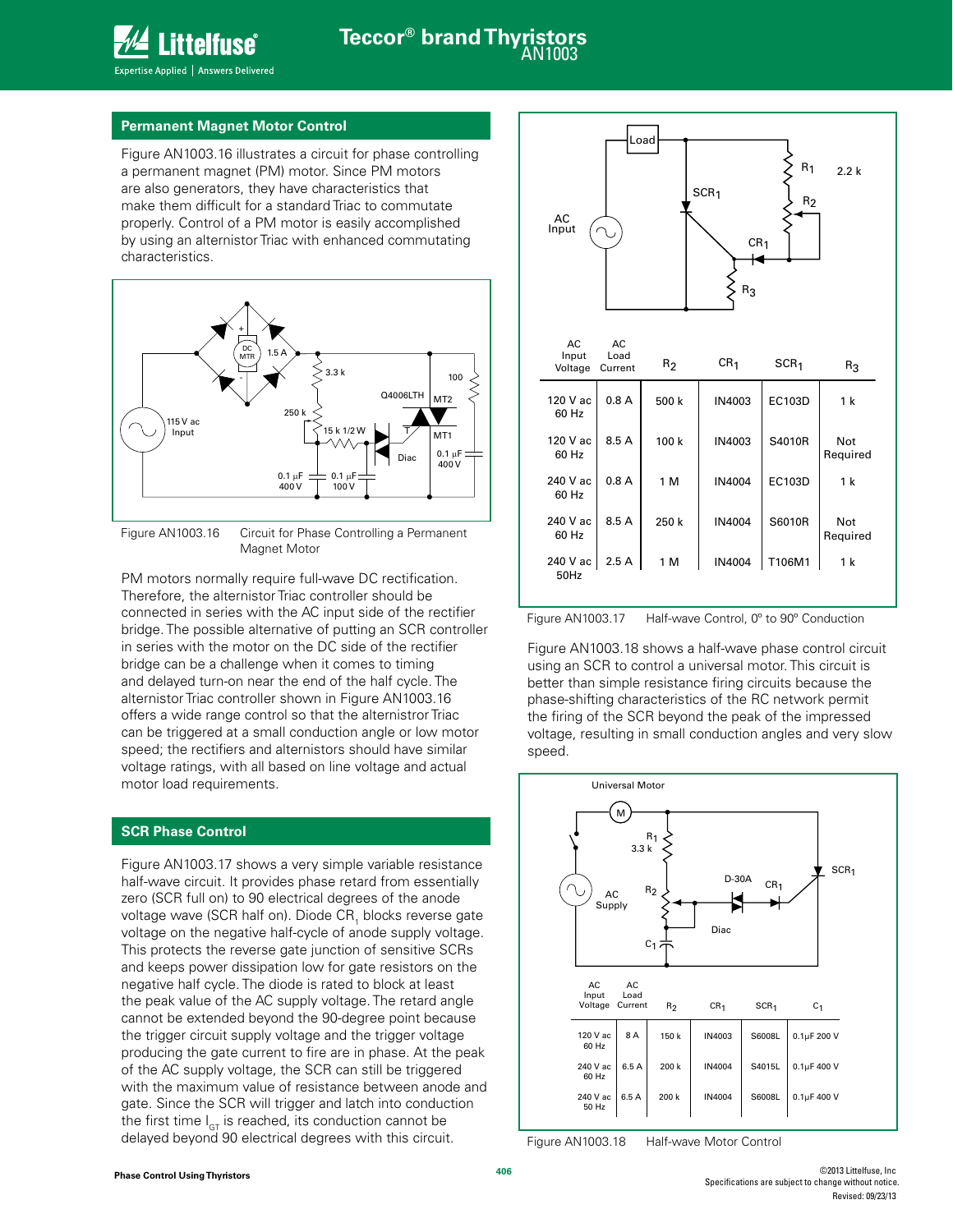### **Phase Control from Logic (DC) Inputs**

Triacs can also be phase-controlled from pulsed DC unidirectional inputs such as those produced by a digital logic control system. Therefore, a microprocessor can be interfaced to AC load by using a sensitive gate Triac to control a lamp's intensity or a motor's speed.

There are two ways to interface the unidirectional logic pulse to control a Triac. Figure AN1003.19 illustrates one easy way if load current is approximately 5 A or less. The sensitive gate Triac serves as a direct power switch controlled by HTL, TTL, CMOS, or integrated circuit operational amplifier. A timed pulse from the system's logic can activate the Triac anywhere in the AC sinewave producing a phase-controlled load.



Figure AN1003.19 Sensitive Gate Triac Operating in Quadrants I and IV

The key to DC pulse control is correct grounding for DC and AC supply. As shown in Figure AN1003.19, **DC ground and AC ground/neutral must be common plus MT1 must be connected to common ground.** MT1 of the Triac is the return for both main terminal junctions as well as the gate junction.

Figure AN1003.20 shows an example of a unidirectional (all negative) pulse furnished from a special I.C. that is available from LSI Computer Systems in Melville, New York. Even though the circuit and load is shown to control a Halogen lamp, it could be applied to a common incandescent lamp for touch-controlled dimming.



Figure AN1003.20 Typical Touch Plate Halogen Lamp Dimmer

For a circuit to control a heavy-duty inductive load where an alternistor is not compatible or available, two SCRs can be driven by an inexpensive TO-92 Triac to make a very high current Triac or alternistor equivalent, as shown in Figure AN1003.21. See "Relationship of IAV, IRMS, and IPK' in AN1009 for design calculations.



Figure AN1003.21 Triac Driving Two Inverse Parallel Non-Sensitive Gate SCRs

Figure AN1003.22 shows another way to interface a unidirectional pulse signal and activate AC loads at various points in the AC sine wave. This circuit has an electricallyisolated input which allows load placement to be flexible with respect to AC line. In other words, connection between DC ground and AC neutral is not required.





### **Microcontroller Phase Control**

Traditionally, microcontrollers were too large and expensive to be used in small consumer applications such as a light dimmer. Microchip Technology Inc. of Chandler, Arizona has developed a line of 8-pin microcontrollers without sacrificing the functionality of their larger counterparts. These devices do not provide high drive outputs, but when combined with a sensitive Triac can be used in a costeffective light dimmer.

Figure AN1003.23 illustrates a simple circuit using a transformerless power supply, PIC 12C508 microcontroller, and a sensitive Triac configured to provide a light dimmer control.  $\mathsf{R}_{_{\!3}}$  is connected to the hot lead of the AC power line and to pin  $\text{GP}_4$ . The ESD protection diodes of the input structure allow this connection without damage. When the voltage on the AC power line is positive, the protection diode form the input to  $V_{DD}$  is forward biased, and the input buffer will see approximately  $V_{\text{DD}} + 0.7$  V. The software will read this pin as high. When the voltage on the line is negative, the protection diode from  $V_{ss}$  to the input pin is forward biased, and the input buffer sees approximately  $V_{ss}$  - 0.7 V. The software will read the pin as low. By polling  $GP_4$  for a change in state, the software can detect zero crossing.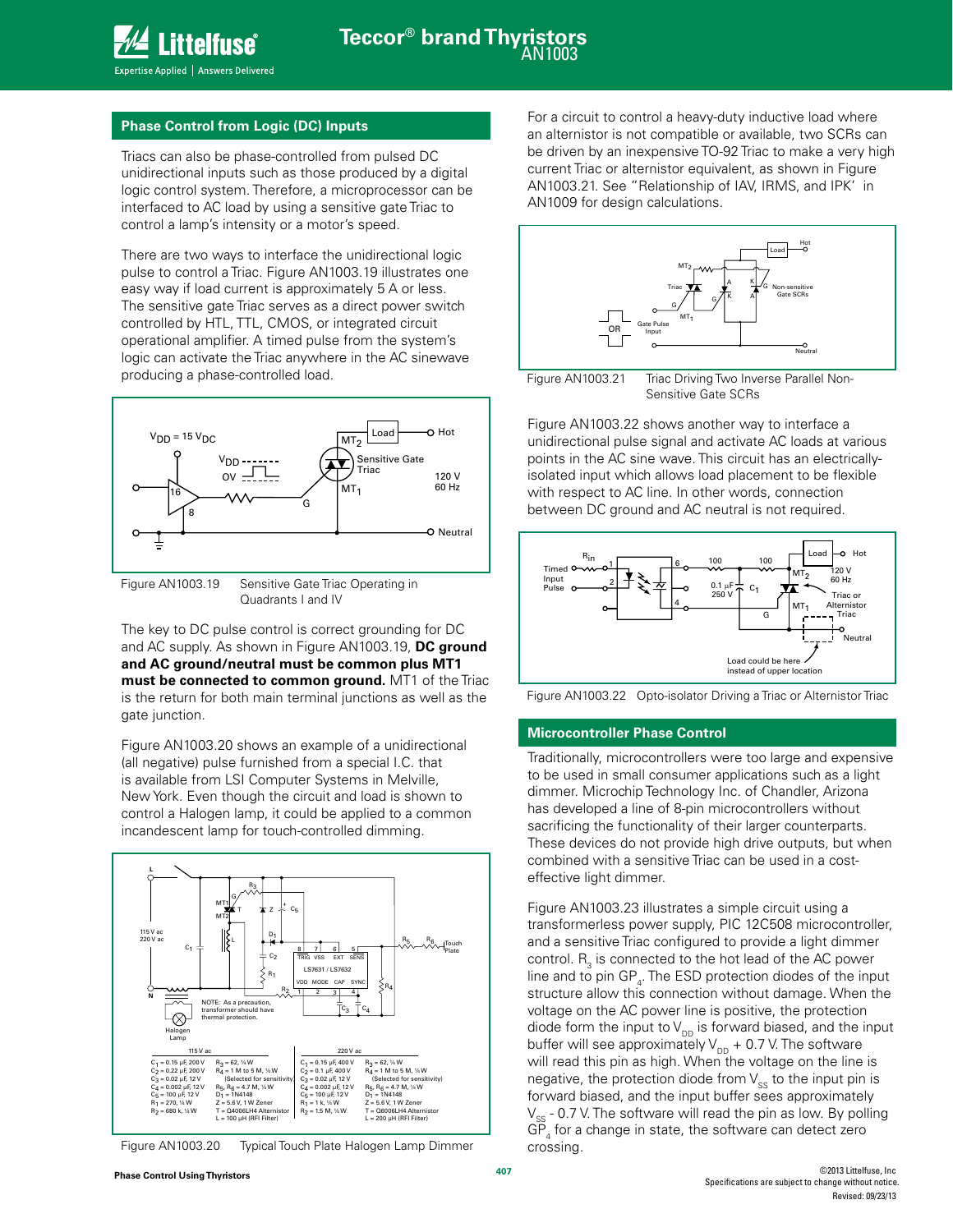



Figure AN1003.23 Microcontroller Light Dimmer Control

With a zero crossing state detected, software can be written to turn on the Triac by going from tri-state to a logic high on the gate and be synchronized with the AC phase cycles (Quadrants I and IV). Using pull-down switches connected to the microcontoller inputs, the user can signal the software to adjust the duty cycle of the Triac.

For higher amperage loads, a small 0.8 A, TO-92 Triac (operating in Quadrants I and IV) can be used to drive a 25 A alternistor Triac (operating in Quadrants I and III) as shown in the heater control illustration in Figure AN1003.24.

For a complete listing of the software used to control this circuit, see the Microchip application note PICREF-4. This application note can be downloaded from Microchip's Web site at www.microchip.com.